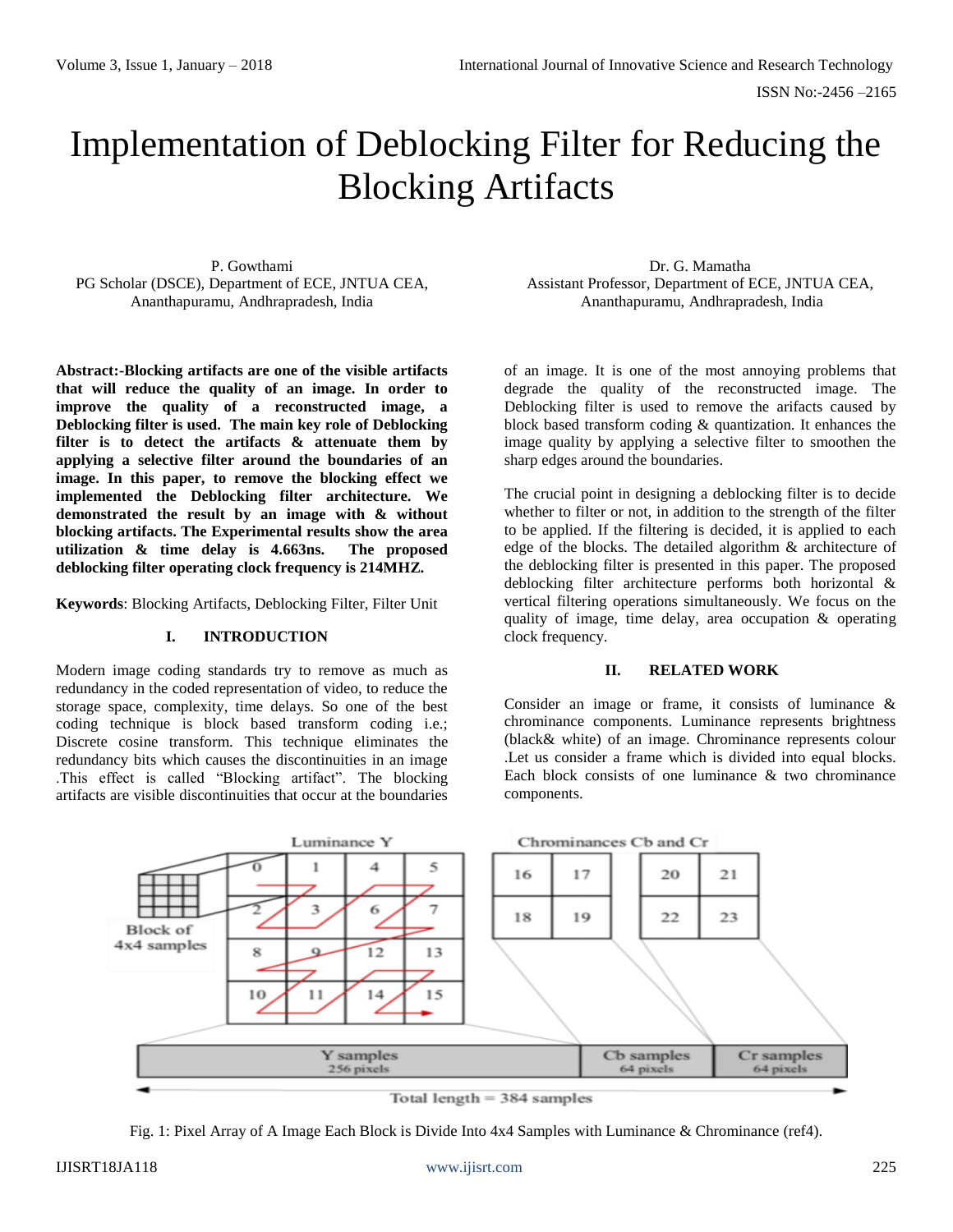Suppose each block of a frame is divided into 4x4 blocks it will consists of one 4x4 luminance block & two 2x2 chrominance blocks .It is represented in the Fig1(ref4). In this paper we can consider each block as 8x8 in a frame, instead of 4x4 & applied as an input to the proposed architecture with blocking artifact data.

#### **III. PROPOSED ARCHITECTURE**

In this paper we are implementing deblocking filter architecture to remove the artifacts & improve the visual quality of an image. Fig2 shows the proposed deblocking filter architecture.



Fig.2: Proposed Deblocking Filter Architecture.

The deblocking filter architecture mainly consists of five components. The first component is the two block memories to store the data received from an external memory. Each memory is a 32x32 bit dual port SRAM. Block memory 1 is used to store left neighbouring blocks for filter unit 1. Block memory 2 is used to store right neighbouring blocks for filter unit 3.The second component is filter unit including two horizontal filters & two vertical filters. In addition, the luminance & chrominance are separated & executed at the same time. The third component is Derivation of threshold variables generating the threshold variables β & tc from the input quantization parameter (QP). In addition, a RAM transposer which is used to transpose the data flow of 8x8 or 4x4 blocks from row to column in order to reuse the data without storing back to the memory. The other two components in the proposed architecture are splitter & combine.

## *A. Filter Unit*

The crucial point in deblocking filter is to decide whether to filter or not, in addition to filter strength to be applied. It is decided in the filter unit module. The most important design in Filter unit is Filter Operator, which makes several decisions on filtering of each edge & mode of operation.

The proposed Filter unit has four modules are explained as follows. The architecture of filter unit is shown in Fig 3.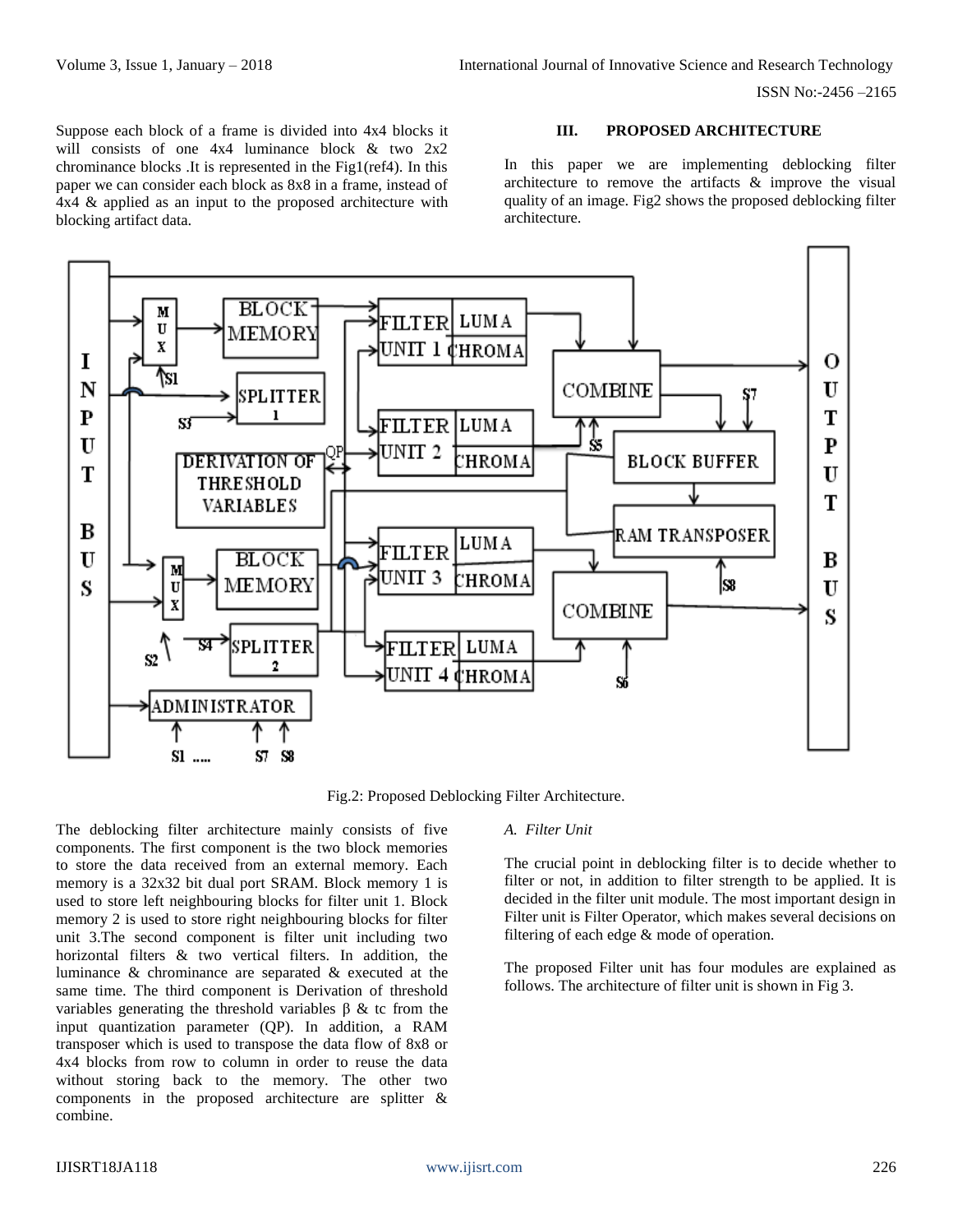

Fig.3: Filter Unit

#### *a). Computation of Boundary Strength*

To every edge between two 4x4 luminance sample blocks, boundary strength (Bs) parameter is assigned. There are three boundary strength values  $0, 1 \& 2$ . The value depends on coding conditions of two adjacent blocks. For luma component, only block boundaries with Bs value equal to 1 or 2 are filtered. In case of chroma components, Bs equal to 2 are filtered.

## *Determination of Bs value for the boundary between adjacent blocks (Fig4):*

If  $P \& Q$  are intra blocks then Bs=2.

If P& Q satisfies the following conditions Non zero transform coefficients or Different number of reference frames Then Bs=1.Otherwise Bs=0.

#### *b). Decision of ds:*

If Bs is greater than zero, the decision of ds is applied on the deblocking of each edge.



Fig.4: Boundary Filtering Applied Between two Adjacent Block Edges of 4x4 Samples (ref3).

To reduce the complexity, only the first & fourth lines in a block boundary of length4 are evaluated as shown in fig4(ref3). In the first step, the following condition is checked to decide whether the deblocking filter is applied or not:

$$
d = dp + dq = |p20 - 2p1 0 + p00| + |p23 - 2p1 3 + p03| + |q20 - 2q1 0 + q00| + |q23 - 2q1 3 + q03| < \beta
$$
. (1)

Where, threshold  $\beta$  depends on QP. If d is smaller than  $\beta$ , filter is applied to the edge, otherwise not.

In the second step to determine the filter mode operation, the following condition is determined:

 $dS = d < (\beta > 2)$ ^ $(p3i - p0i| + |q3i - q0i| < (\beta > 3)$ )^  $(p0i - q0i|$  $\langle (5tc >> 1) (2) \rangle$ 

Where i=0,3. The threshold variables  $\beta$  and *tc* are derived from QP which is discussed in ref (1, 5) from standard lookup table.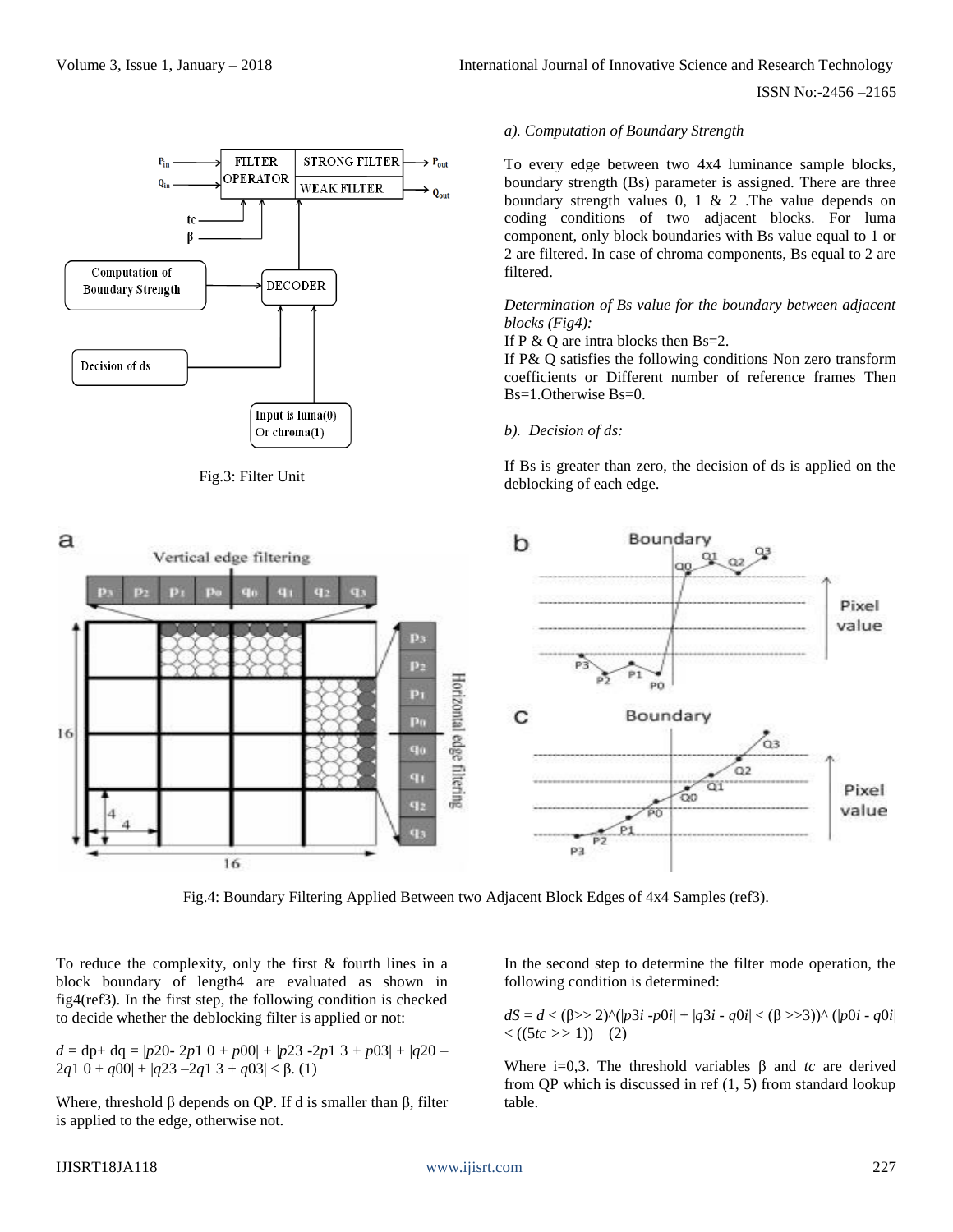#### *c). Decoder:*

Based on the above information, Decoder will decides which pixel should be filtered. When Bs is equal to 0, no filtering is applied. When Bs is not equal to  $0 \& d$  is smaller than, no filtering is applied either. When Bs  $\&$  ds are not equal to 0, strong filtering is applied. Otherwise, if ds is equal to 0, the weak filter is applied. In addition, the control signals to distinguish between the luminance & chrominance a component is also sent to decoder. Decoder will generate the final decisions to Filter Operator.

## *d). Filter Operator:*

The filter operator is the most important module in the filter unit. After receiving the values of Bs & checking several conditions, filter operator stars to filter pixels & executes two filter modes: strong & weak.

For Bs>0, if the condition (1) is only satisfied, Weak filter is applied. Then,  $p0$ ,  $p1$ , $q0$  &  $q1$  are the filtered(ref1).

If conditions (1) & (2) both are satisfied, then strong filter is applied. Then, p0 to p2 and q0 to q2 are the filtered pixels (ref1).

#### *Algorithm of Deblocking filter:*

- For each edge of 4x4 determine the filter boundary strength (Bs).
- Depending upon the coding conditions the Bs value is assigned to each edge.
- According to the filter strength  $\&$  average quantization parameter determine threshold values tc &  $β$ .
- If Bs is greater than zero, apply the conditions  $(1) \& (2)$ .
- If condition  $(1)$  is only satisfied, weak filter is applied.
- If condition (1)  $\&$  (2) both are satisfied. Strong filter is applied.
- According to the values of the edge pixels & tc,  $\beta$  modify (if needed) the pixels.
- Thus finally, reconstructed image is obtained after filtering.

#### **IV. EXPERIMENTAL RESULTS**

Before simulation & synthesis, Consider an image with blocking artifacts & upload the image in MATLAB software & run the program. It displays the matrix values of blocking effect image.

The obtained matrix values are given as input for deblocking architecture in verilog code & simulated in Xilinx software. The processing time for each clock cycle is 3000ns. The overall simulation time is 16,709ns. Fig5 shows the simulation result of deblocking filter architecture.



Fig.5: Simulation Result of Deblocking Filter Architecture.

The output values of architecture are uploaded into MATLAB. Finally the output reconstructed image without blocking artifact is displayed. Fig6 shows the input original image  $\&$ output reconstructed image.



Fig.6 (a):Input Original Image with Blocking Artifacts. (b): Output Reconstructed Image without Blocking Artifact.

## **V. CONCLUSION**

In this paper, we discussed about the reduction of blocking artifacts in a image. To study it, we proposed the deblocking filter architecture. The proposed architecture is implemented in Verilog HDL. The experimental results show the area utilization & memory usage. We also demonstrated the results in an image with & without blocking artifacts. The proposed architecture clock frequency is 214MHZ & time delay is 4.663ns.